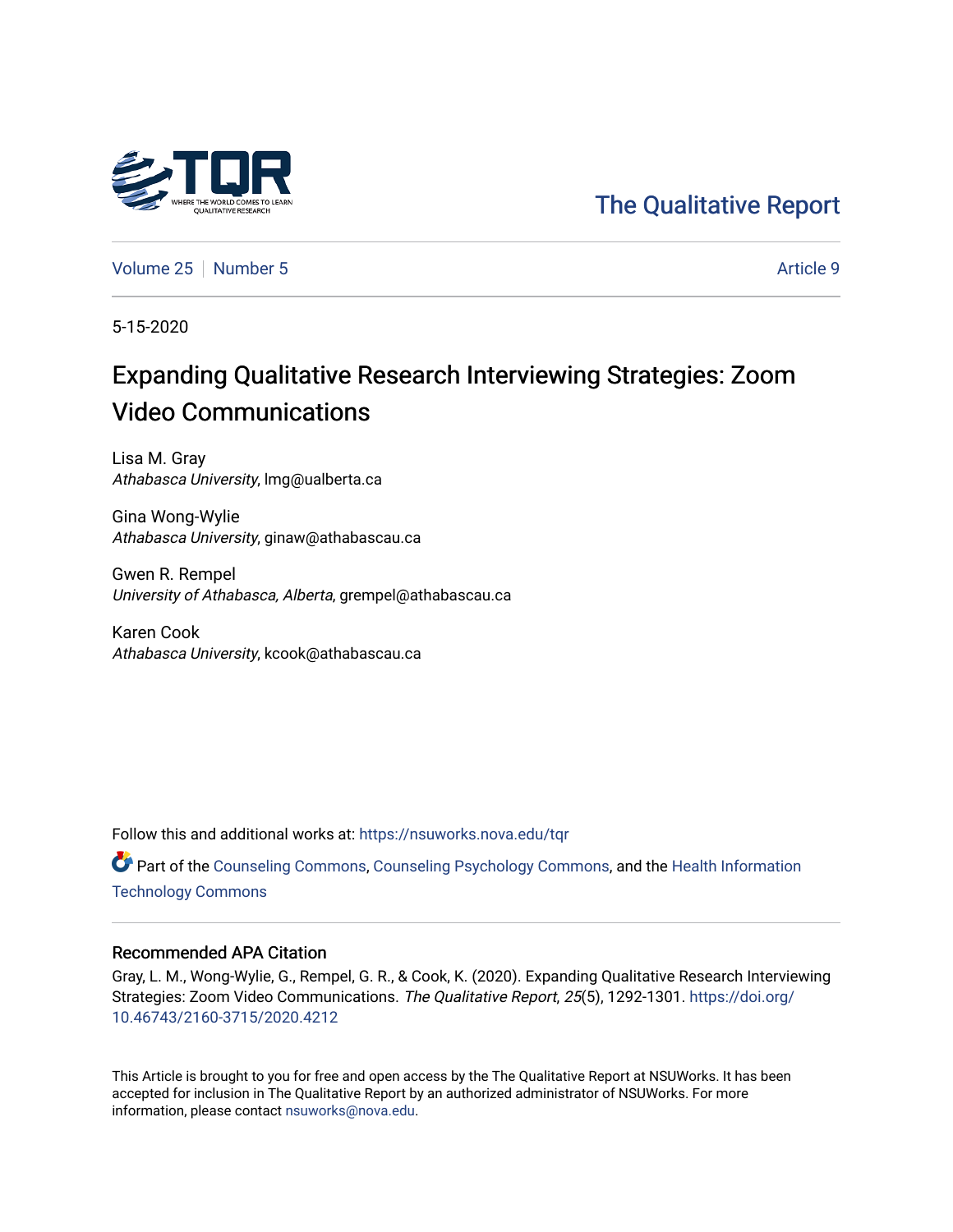# **Qualitative Research Graduate Certificate** Indulge in Culture



Exclusively Online . 18 Credits

**LEARN MORE** 

# Expanding Qualitative Research Interviewing Strategies: Zoom Video **Communications**

## **Abstract**

The proliferation of new video conferencing tools offers unique data generation opportunities for qualitative researchers. While in-person interviews were the mainstay of data generation in qualitative studies, video conferencing programs, such as Zoom Video Communications Inc. (Zoom), provide researchers with a cost-effective and convenient alternative to in-person interviews. The uses and advantages of face-to-face interviewing are well documented; however, utilizing video conferencing as a method of data generation has not been well examined. The purpose of this paper is to examine the specific attributes of Zoom that contribute to high quality and in-depth qualitative interviews when in person interviewing is not feasible. While video conferencing was developed to facilitate long-distance or international communication, enhance collaborations and reduce travel costs for business these same features can be extended to qualitative research interviews. Overall, participants reported that Zoom video conferencing was a positive experience. They identified strengths of this approach such as: (1) convenience and ease of use, (2) enhanced personal interface to discuss personal topics (e.g., parenting), (3) accessibility (i.e., phone, tablet, and computer), (4) time-saving with no travel requirements to participate in the research and therefore more time available for their family. Video conferencing software economically supports research aimed at large numbers of participants and diverse and geographically dispersed populations.

## Keywords

Video Conferencing, Virtual Interviewing, Online Interviewing, Data Generation, Qualitative Research Methodology, Zoom Video Communications

## Creative Commons License

# **@** 000

This work is licensed under a [Creative Commons Attribution-Noncommercial-Share Alike 4.0 International](https://creativecommons.org/licenses/by-nc-sa/4.0/)  [License](https://creativecommons.org/licenses/by-nc-sa/4.0/).

## Acknowledgements

Thank you to the busy caregivers who participated in the video conferencing interviews. This research was made possible by academic awards received by Lisa M. Gray while completing her Master of Counselling degree through Athabasca University. Such awards included the AU Access to Research Tools Award, the Excellence in Research Scholarship and the AU Graduate Student Scholarship.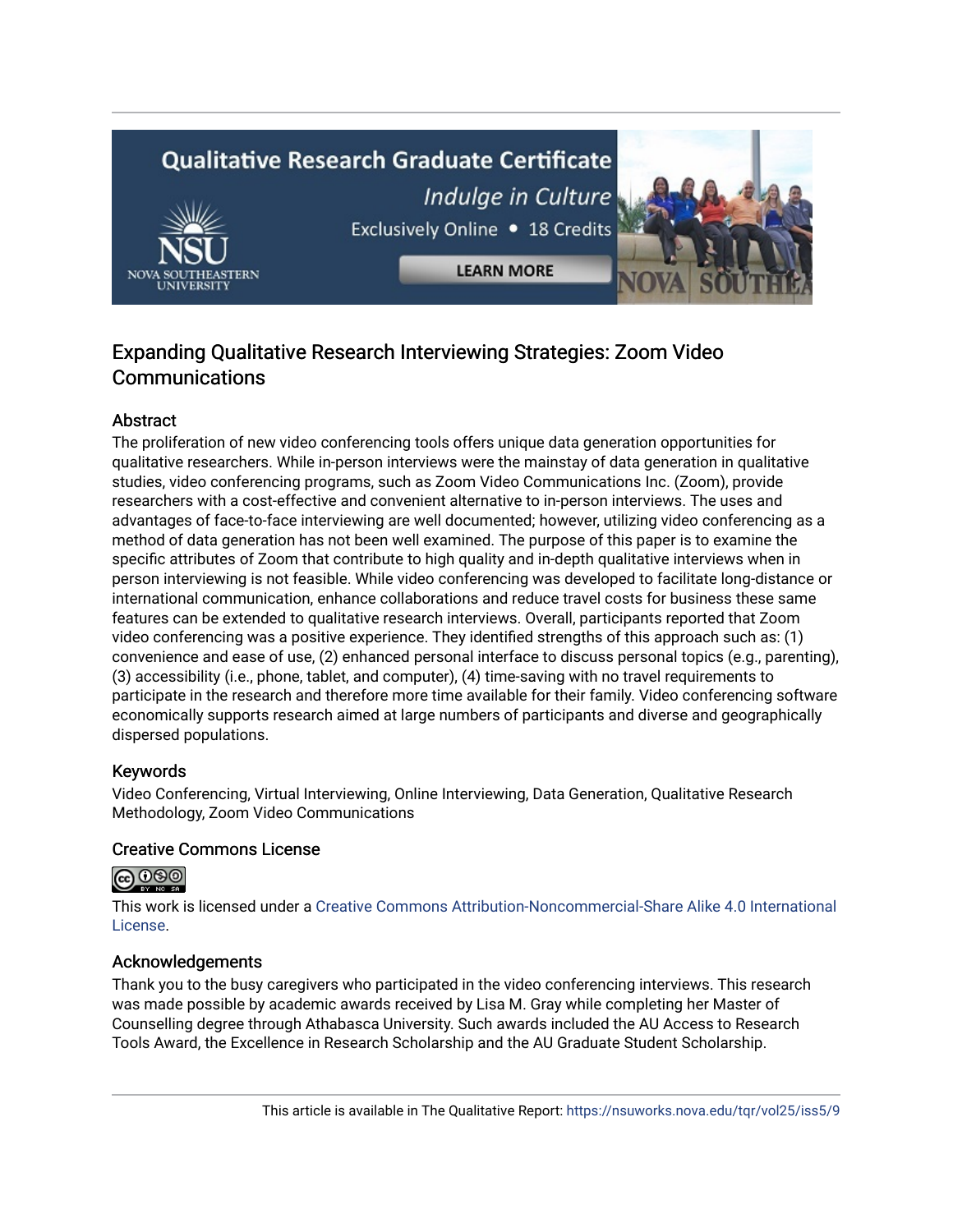

# **Expanding Qualitative Research Interviewing Strategies: Zoom Video Communications**

Lisa M. Gray, Gina Wong-Wylie, Gwen R. Rempel, and Karen Cook Athabasca University, Alberta, Canada

*The proliferation of new video conferencing tools offers unique data generation opportunities for qualitative researchers. While in-person interviews were the mainstay of data generation in qualitative studies, video conferencing programs, such as Zoom Video Communications Inc. (Zoom), provide researchers with a cost-effective and convenient alternative to in-person interviews. The uses and advantages of face-to-face interviewing are well documented; however, utilizing video conferencing as a method of data generation has not been well examined. The purpose of this paper is to examine the specific attributes of Zoom that contribute to high quality and in-depth qualitative interviews when in person interviewing is not feasible. While video conferencing was developed to facilitate long-distance or international communication, enhance collaborations and reduce travel costs for business these same features can be extended to qualitative research interviews. Overall, participants reported that Zoom video conferencing was a positive experience. They identified strengths of this approach such as: (1) convenience and ease of use, (2) enhanced personal interface to discuss personal topics (e.g., parenting), (3) accessibility (i.e., phone, tablet, and computer), (4) time-saving with no travel requirements to participate in the research and therefore more time available for their family. Video conferencing software economically supports research aimed at large numbers of participants and diverse and geographically dispersed populations. Keywords: Video Conferencing, Virtual Interviewing, Online Interviewing, Data Generation, Qualitative Research Methodology, Zoom Video Communications*

Face-to-face interviewing (Dicicco-Bloom & Crabtree, 2006; Gill, Stewart, Treasure, & Chadwick, 2008; Opdenakker, 2006) and in-person interviews are the traditional form of generating data in qualitative studies (Creswell, 2013). However, meeting participants in person is not feasible when they are geographically dispersed, unable or unwilling to travel, or research funding does not allow. Video conferencing may provide researchers and participants with a cost effective and convenient alternative.

The purpose of this article is to provide new insights for researchers considering Zoom as a method of data generation in qualitative research. This paper offers unique examples of participants' experiences taking part in a semi-structured interview and researcher recommendations for best practices. Our methodological reflection describes the process of utilizing Zoom as our method of conducting qualitative interviews. Finally, we address up-todate advantages and disadvantages of Zoom as a data generation tool. We based our reflections on a pilot study involving four individual qualitative research interviews. The interviews followed a semi-structured guide consisting of 23 questions asking participants about their experiences with a parenting intervention and four questions about their experiences participating in a Zoom interview. The interviews ranged from one to two hours and the same researcher conducted all four interviews.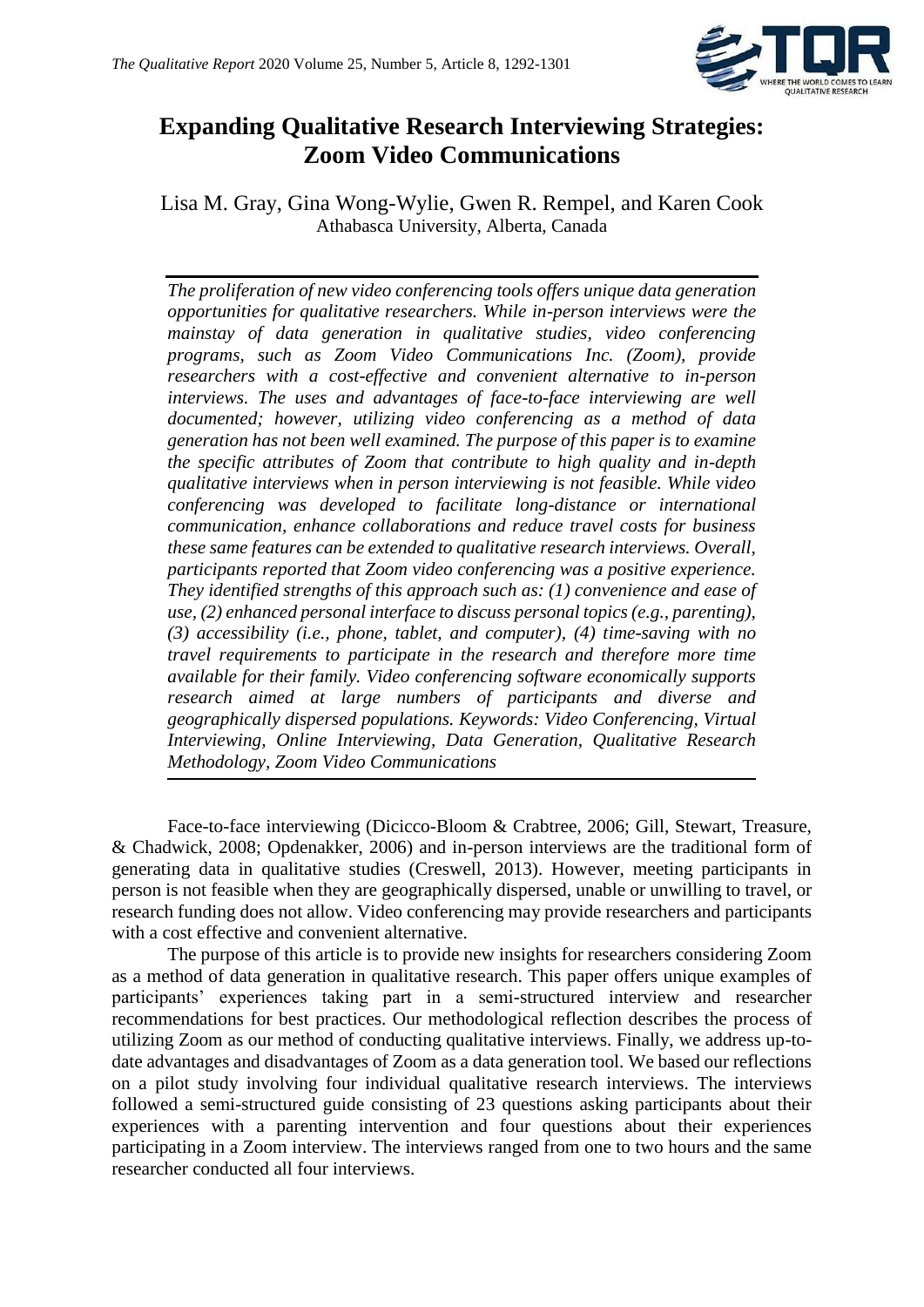#### **Background**

As technology advances, so has the qualitative research community. For example, qualitative researchers use the Internet to conduct their literature review, and software programs for data analysis and bibliographic storage and creation (Redlich-Amirav & Higginbottom, 2014). Researchers created alternatives to traditional face-to-face interviews with telephone interviews (King & Horrocks, 2010), and more recently with online technologies such as emailing (James, 2015; Mason & Ide, 2014), instant messaging (Stieger & Göritz, 2006), and chat rooms (Shapka, Domene, Khan, & Yang, 2016). Now, researchers may consider the advantages and disadvantages of video conferencing software (Fielding, 2010; Nehls, Smith, & Schneider, 2014) because of increasing accessibility to Internet services in both the developed and developing world. For example, in 2016, 87% of Canadian households reported having Internet access in their homes and 88% had access to a mobile phone (Canadian Radio-television and Telecommunications Commission, 2018). Canadian households without Internet access or a mobile phone in their home are among the lowest income families in Canada (Canadian Radio-television and Telecommunications Commission, 2018).

On a global scale, according to a report in part by the United Nations, the world's developing countries are closing the gap by working towards universal Internet access by 2020 (Adam & Minges, 2018). At the time of this report, the 47 least developed countries still had relevantly low access to the Internet (172 million out of 1 billion); however, these countries had a high mobile subscription rate (700 million) (Adam & Minges, 2018). With this evergrowing rate, researchers will be able to gain access to wider and more diverse populations. One significant hurdle addressed by this report is that citizens in these countries do not currently process the technical skills required to utilize the Internet (Adam & Minges, 2018). This report recommended governments taking an active role by implementing programs in conjunction with the education sector to help citizens acquire the necessary skills.

Video conferencing software allows two or more people in different locations to communicate using audio and video imaging in real time (Gough & Rosenfeld, 2006). Video conferencing software programs may have different requirements, but generally will require access to specific software, hardware, and high-speed Internet access. Researchers and participants can connect to their chosen platform using their computer, mobile telephone, or tablet and have the choice of using wireless Internet or hardwiring their computer to the Internet. There are many video conferencing platforms for the researcher to choose from, including Zoom, Zoho Meeting, Skype, Google Hangouts Meet, GoToMeeting, Cisco WebEx, Highfive Meeting, and Eyeson, to name a few. With the number of platforms available, the researcher needs to decide which program best fits their research needs, depending on budget, user ease, administrative options, and researcher's level of comfort with the platform. Some video conferencing software, for example Skype, is free and requires both the researcher and participant to download a program. Other software such as Zoom, offers a free basic program (with the option to upgrade for a monthly or annual fee) and only the researcher is required to download the program. The participant is able to download the program to their computer or mobile application to their mobile phone, if they choose to do so.

Currently, video conferencing is typically used to save costs (Deakin & Wakefield, 2013; Sedgwick & Spiers, 2009), gain access to larger and more diverse populations (Deakin & Wakefield, 2013; Sedgwick & Spiers, 2009; Winiarska, 2017), interview more participants in a shorter amount of time by eliminating travel (Winiarska, 2017), and to reduce unpredictable circumstances, such as poor weather conditions, that would deter participants meeting face to face (Sedgwick & Spiers, 2009). Indeed, participants using video conferencing enjoy the flexibility and convenience of participating online (Deakin & Wakefield, 2013).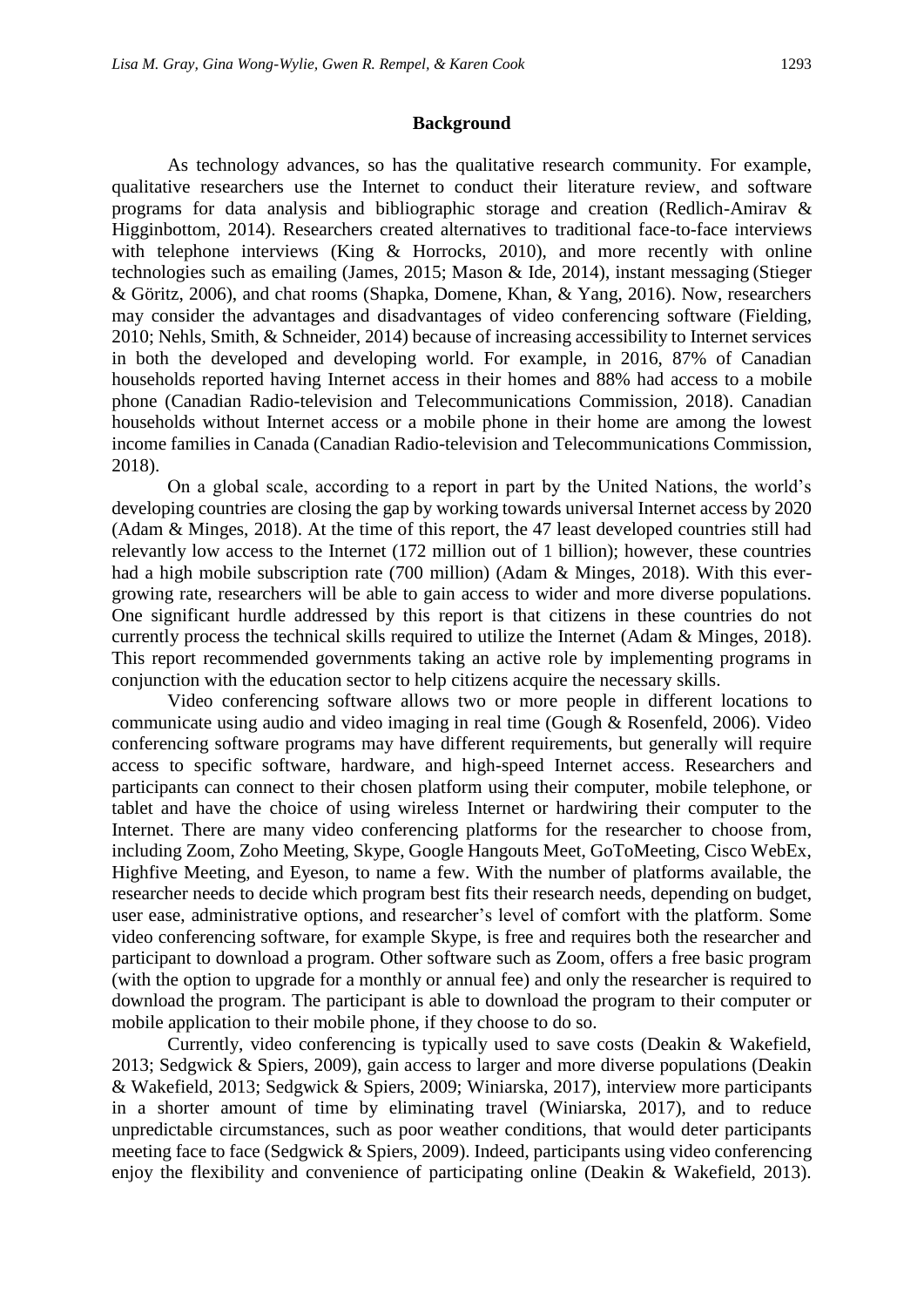Sedgwick and Spiers (2009) confirmed that where participants were given a choice between video conferencing and telephone interviewing, those who chose the telephone were disappointed they could not "meet" their interviewer. Another study that used video conferencing software, asked their participants hypothetically if they would have preferred a telephone interview instead. Overall, when asked, participants preferred video conferencing (Mabragaña, Carballo-Diéguez, & Giguere, 2013). Where researchers offered email communication to participants in lieu of interviews, they preferred emailing as a faster means of communication; likewise, researchers tended to recommend a faster-paced data generation method (Mason & Ide, 2014).

Researchers who compared face-to-face versus online video conferencing interviews found the quality of the interviews did not differ from face-to-face interviews (Cabaroglu, Basaran, & Roberts, 2010; Deakin & Wakefield, 2013), and found that online participants were more open and expressive (Deakin & Wakefield, 2013; Mabragaña et al., 2013). Consistent with this perspective, participants preferred their interviewer residing in a different city because it lowered the chance of public encounters (Mabragaña et al., 2013). Although participants may be more open and expressive, the researcher needs to be aware that creating and maintaining rapport with participants may look different with video conferencing interviews than they do with face-to-face interviews (Deakin & Wakefield, 2013). The researcher's personality and comfort level with technology may influence their ability to build rapport. Deakin and Wakefield (2013) found that in some of their video conferencing interviews that rapport was created quicker than some of their face-to-face interviews. They also commented that participants who were more reserved with their answers might affect rapport building. Deakin and Wakefield (2013) suggested exchanging several emails preceding the video conferencing interview to help build rapport.

With any form of qualitative research, the investigator needs to consider the appropriateness of the research strategies. For example, similar to considering the physical space and audio and video recording devices required for in-person interviews, researchers utilizing video conferencing software will consider possible technical difficulties and determine if they possess the appropriate skills to conduct interviews on a virtual platform (Rowe, Rosenheck, Stern, & Bellamy, 2014). Researchers seeking best practice recommendations and comparisons across video conferencing platforms will be limited because the research has focused on Skype (Deakin & Wakefield, 2013; Nehls, Smith & Schneider, 2014; Sullivan, 2012). To date, we found no peer-reviewed published studies examining other video conferencing platforms, such as Zoom, in the qualitative literature.

#### **Zoom Video Communications Inc.**

After conducting research interviews utilizing Zoom and reflecting on both the researcher and participant experiences, Zoom offers several notable advantages to qualitative researchers conducting online video conference interviews. First, unlike Skype and Adobe Connect, Zoom does not require participants to have an account or download a program. The electronic meeting invitation generated by Zoom, which can be edited and augmented to create specificity for the type of interview the researcher is conducting, has a live link that only requires a click to join the meeting. Second, Zoom has screen-sharing abilities for both the interviewer and participants, who can display documents like the research information letter or consent form for discussion. Additionally, the interviewer can display images, video clips, and other materials to launch a conversation.

Third, Zoom includes password protection for confidentiality and recording capacity to either the host's computer or Zoom's cloud storage. However, saving recorded interviews to the researcher's private and secure computer or virtual storage provided by the researcher's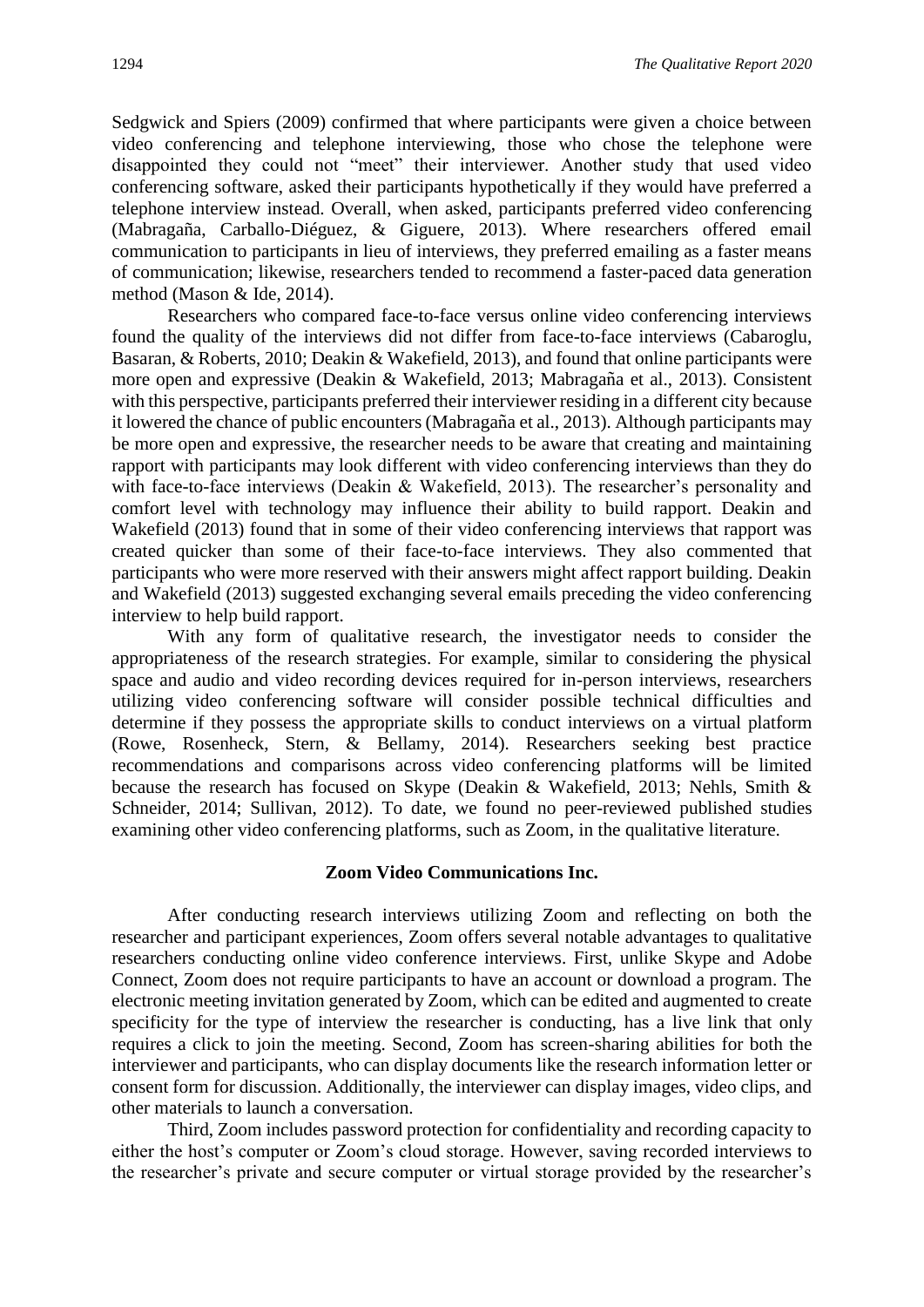academic institution enhances participant confidentiality, because data saved to a company's cloud storage may leave data vulnerable (Buchanan & Zimmer, 2012). Health care professionals may also wish to add Zoom's HIPAA or PIPEDA supplementary plans, for an additional monthly fee, to ensure they are HIPAA and PIPEDA/PHIPA compliant. Fourth, Zoom automatically saves the interview into two files: audio only and a combined audio video file. The reduced size of audio only files, in comparison to audio video files, facilitates ease of sharing with a transcriptionist and other research team members. This feature also supports individual choices about being recorded with audio and video or audio only. For example, if participants do not want his or her face video-recorded to protect their privacy or for personal reasons, an audio only option for the participant records the interview between the participant and interviewer. The simultaneous audio and video recording of the interviewer, with audio only recording of the participants, maintains the in-person connection between the interviewer and interviewee while respecting their wishes.

#### **Experiences of Participants**

The first author interviewed participants about their experiences participating in a sixweek parenting program. At the end of the interview, the interview asked participants to evaluate and reflect upon their experiences with Zoom. The interviewer asked participants four questions regarding what they liked and disliked about participating in the Zoom interview, any suggestions for improvement, and their willingness to participate in a Zoom interview again in the future. The first author analyzed the interview data for main themes. All participants stated they enjoyed the Zoom videoconference capabilities and that they would be willing to participate in a future Zoom interview. They responded that the ease of logging in, and not being responsible for the technical or functional components of Zoom, made their experience stress free and pleasurable. They valued being able to see and connect personally with the interviewer when discussing a sensitive topic like parenting, and appreciated the option of using their computer, tablet, or cell phone for the interview. Other studies utilizing video conferencing software also highlighted that participants appreciated being able to see their interviewer when discussing a sensitive topic (e.g., Mabragaña et al., 2013; Sedgwick & Spiers, 2009). The added convenience of saving travel time for other priorities in their lives was especially important to these parents.

Overall, participants were positive about participating in the Zoom interviews. When asked what suggestions they had for the research team on how to improve participants experience in the future, their suggestions related to how the researcher could improve their overall experience rather than improvements on Zoom and their software. For example, participants stated that they would have preferred receiving the interview questions prior to the interview, be able to synchronize the Zoom invitations with their electronic calendars, and ensure the interview is limited to one hour to avoid fatigue and too much disruption with their personal schedules. Zoom does offer an option for the participants to add the Zoom meeting to their personal Outlook, Gmail or iCal calendars, which the researcher can state as a possible option in their information letter (Zoom Video Communications Inc., 2019).

#### **Researcher Recommendations**

Following analysis of participant's evaluation of Zoom conferencing as an effective means for conducting qualitative interviewing and from the interviewer's reflections, 10 recommendations emerged for researchers using Zoom.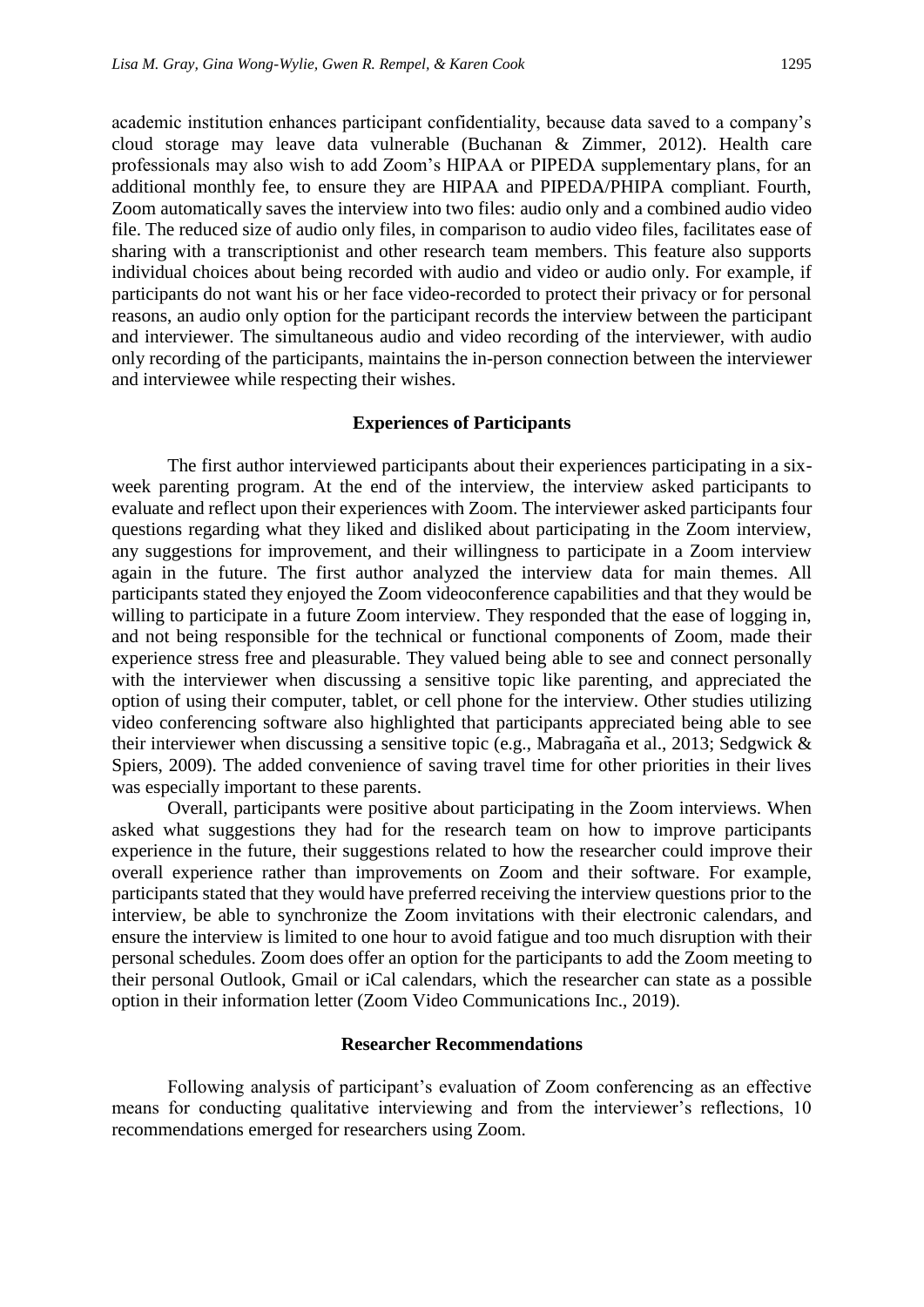(1) **Test Zoom ahead of interview**. It is crucial to use Zoom with a colleague and be prepared to solve common technical difficulties that may arise. For example, participants downloading the application to their phone if they are not using the computer version of Zoom may need some technical guidance. The researcher will also need to test the audio volume before and during each interview to ensure clarity. This is best practice for any audio-recorded research interview, regardless of method.

(2) **Provide technical information.** Provide participants with specific information that is important for them to know about participating in a Zoom interview in the study information letter. For example, provide options regarding what type of device they can use Zoom on, any required audio and/or visual capabilities, and the option of using a headset with a microphone.

(3) **Have a backup plan.** Have a prearranged backup plan with participants in case of technical difficulties or other disturbances. If there is an unreliable Internet connection, technical difficulties such as loss of Internet connection, freezing, or other audio and video disturbances can occur. For example, in the participant information letter and at the start of the Zoom interview, remind participants that the researcher will phone them if problems arise. In addition, researchers are encouraged to allow additional interview time to accommodate for unexpected delays (Hai-Jew, 2015; Smith, 2014).

(4) **Plan for distractions.** Account for interview time taken up by possible distractions when designing your interview guide. Participants may be in their home, car, or a public setting for their interview and will have distractions and noises, such as family members, pets, and doorbells. For example, another phone may ring or a child asking to go to the washroom will take necessary time away from the interview.

(5) **Provide a direct link to meeting.** When a Zoom meeting is scheduled, a meeting invitation is generated with live link to the meeting. Paste this link into the email invitation to study participants. Participants will enter the online interview with one click of this link.

(6) **Consider storage needs.** Researchers will benefit from budgeting time for the interviews based on how much computer data or cloud storage they have available. Depending on the video resolution, storage needs for a one-hour interview range from 23 megabytes to 623 megabytes.

(7) **Hardwire computer to Internet.** If possible, hardwire the researcher's computer to the Internet instead of using a Wi-Fi connection to secure a stronger and more stable Internet connection. Smith (2014) also suggested this recommendation after conducting a focus group utilizing video conferencing software.

(8) **Uninterrupted Internet connection**. Unhook other devices connected to the researcher's Internet provider during the interview, including Wi-Fi on cellphones and tablets, and Internet-based phones, such as magicJack. A house phone, using the same Internet connection, can cause an audio and video disturbance.

(9) **Create a visual reminder.** The researcher can use a visual cue to remind them to press record when they start the interview. While Zoom offers the option to automatically record a meeting, the ethically correct strategy is to confirm consent to record from the participant.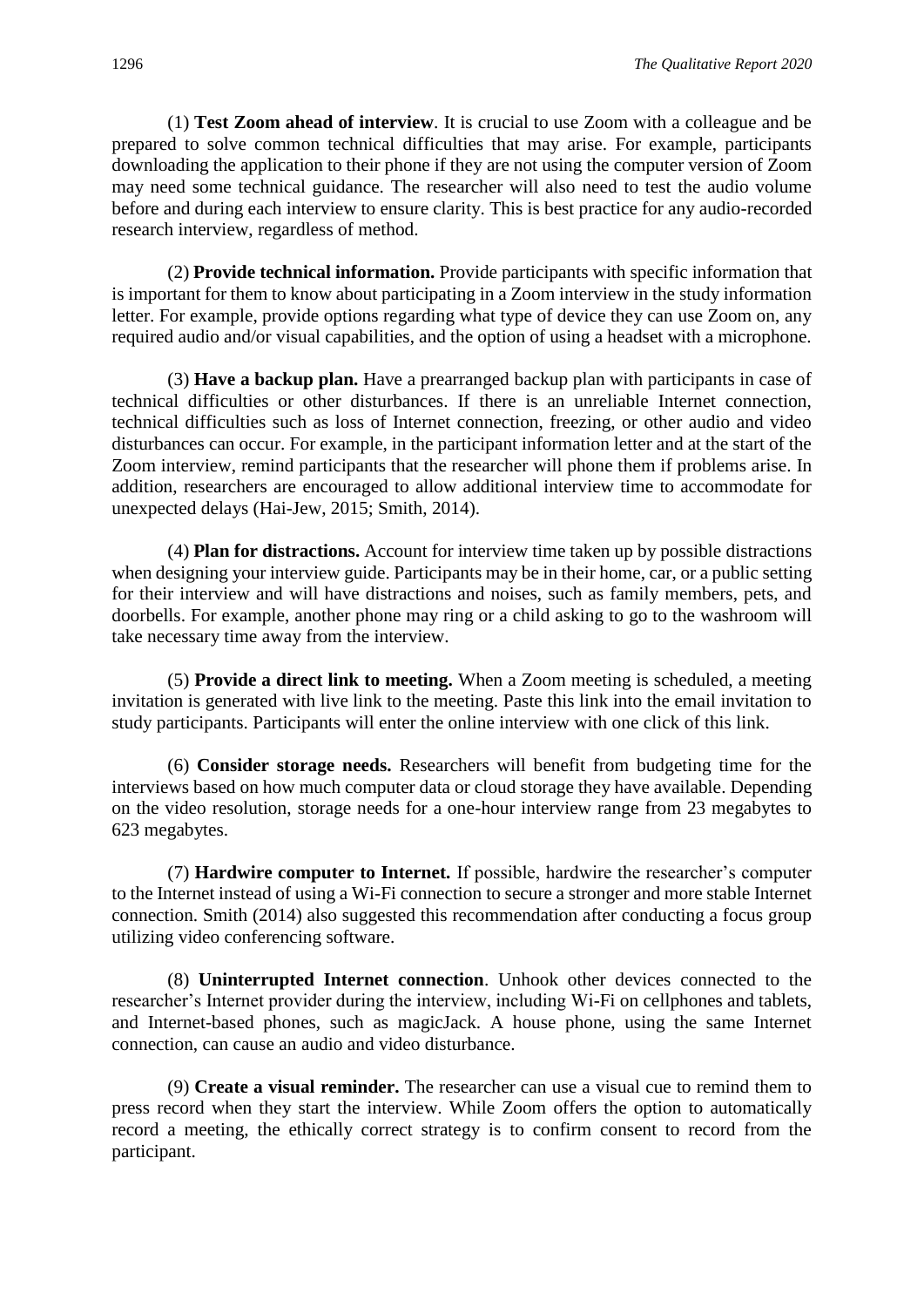(10) **Manage consent processes.** Before starting the interview, review the information letter and consent form (even if already signed and returned) to invite questions and ensure participants understand the research processes. Consider recording the participant's verbal consent and interview in two separate recordings. This allows only the interview fil to be forwarded to the transcriptionist.

Finally, although artificial intelligence (AI) voice recognition technology was not utilized for this current study, researchers may consider using AI software programs, such as Otter.ai and Trint. Otter, who has partnered with Zoom, is a platform that allows the user to transcribe audio recordings and has the ability to turn audio conversation to smart notes (Otter.ai, 2019). Trint is another software option that provides the user the ability to convert their recorded interviews into text. Trint also offers a search function, which gives the research ability to search their audio or video file (Trint, 2019). As new technology becomes available researchers will have the ability to incorporate new practices that aid in the speed and efficiency of the research interviewing process.

#### **Advantages**

The most significant advantage to online video conferencing for qualitative research is accessibility to participants. Logistical factors like distance, geographical location and funding for travel, that may limit opportunities for both the researcher and participants to connect face to face, are removed (Deakin & Wakefield, 2013; Hai-Jew, 2015; Salmons, 2012; Sedgwick & Spiers, 2009; Winiarska, 2017). When neither the interviewer nor interviewees are required to travel to a certain location, there is increased flexibility for timing and length of the interviews.

Participants in this study stated they were more comfortable speaking about a personal topic like parenting in a space of their own choosing, and if both parents are participating in the same interview, they can join from different locations and not disrupt their usual work and home schedules. Further, participants may stop and exit the interview at any time, which may be less intimidating than leaving an in-person interview in an unfamiliar environment. Finally, unlike, in-person interviews, participants can participate in their own convenient space, but unlike a telephone interview, they feel personally connected with their interviewer.

For interviewers, the advantages include time saving conveniences, secure data generation and storage, personal safety, and cost effectiveness without compromising a meaningful connection with the participants. Conducting interviews in their own workspace provides the interviewer with assurance of a stable Internet connection, knowing how to handle technical problems related to their environment, and being able to complete administrative duties, such as uploading interviews to their secure server for transcription and methodological journaling immediately after the interview. Zoom allows the interviewer to observe participant's non-verbal communication and where the participant chooses to be during their interview, which may provide the interviewer with a glimpse into the participant's life, while also considering their budget, convenience and personal health and safety.

#### **Disadvantages**

The disadvantages to consider when using any video conferencing platform are extra costs and possible technical difficulties. Increased costs may include additional software or hardware requirements and monthly or annual fees; however, these costs are less than face-toface interviewing that requires travel. Zoom specifically, does offer a free membership, although we recommend a paid membership to avoid company advertisements and time restrictions on interviews. Technical difficulties may arise setting up and conducting the interviews and uploading or using the interview recording. One overcomes these difficulties with time spent becoming proficient in the chosen platform.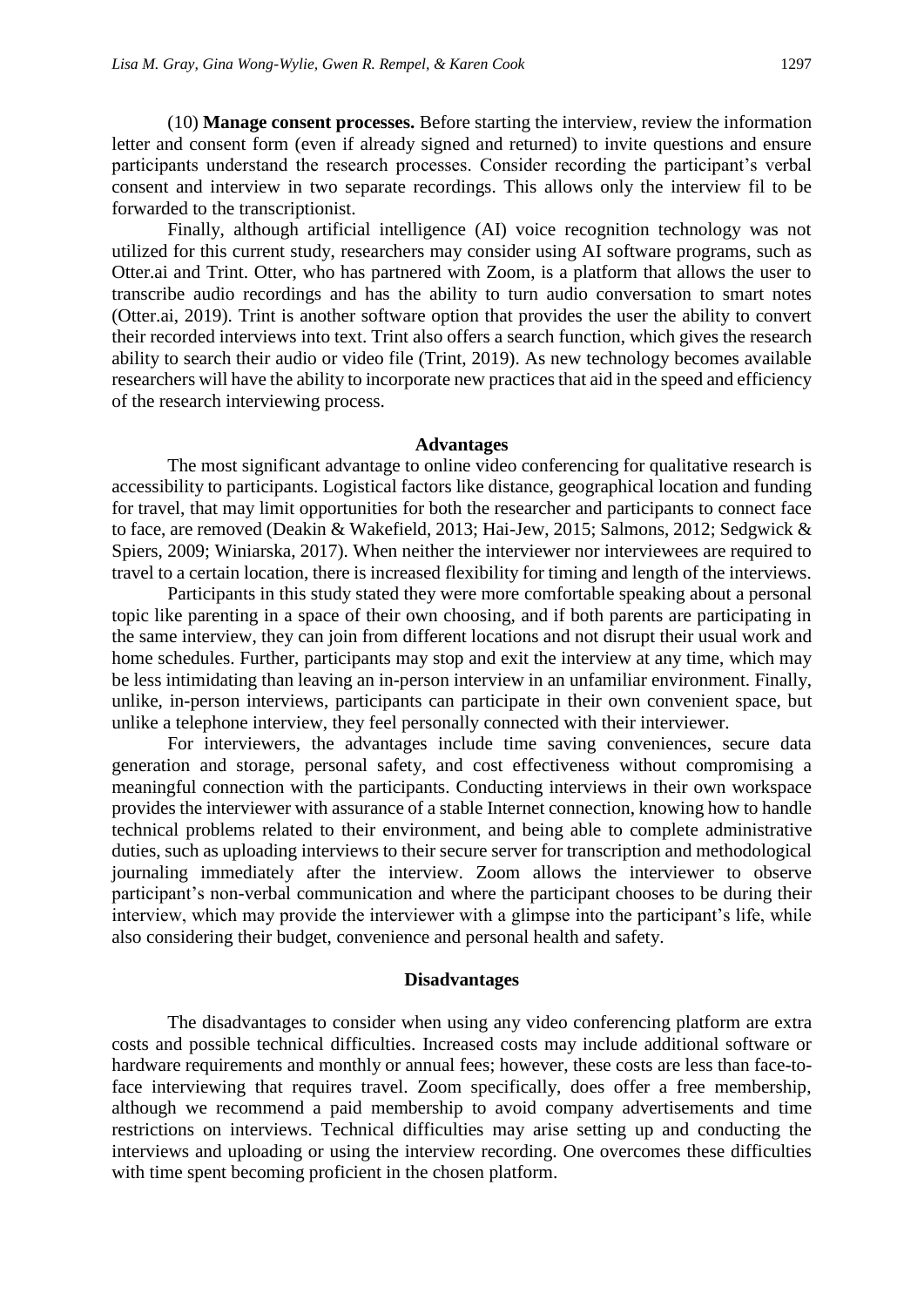Until recently, reluctance to participate in an online interview would have been cited as a disadvantage. However, with the rapid uptake in social media (Pew Research Center, 2017) and use of Skype (TeleGeography, 2014) choosing to use video conferencing software does not seem to negatively impact participants willingness to participate in an online research interview, especially when discussing a sensitive topic (Sipes, Roberts, & Mullan, 2019), or when working with adolescent populations (Shapka et al., 2016) and young adults (Seitz, 2016). Although the majority of Canadians have access to a private Internet connection, there is still a small percentage of Canadians who do not (Canadian Radio-television and Telecommunications Commission, 2018), which could be considered as a disadvantage to online interviewing.

While video conferencing software allows the participant and interviewer to hear and see each other, they do not occupy the same physical space resulting in missed opportunities for the researcher to observe the participant's physical space and respond to body language and emotional cues (Cater, 2011). Additionally, while it is convenient for the participant to choose their own space, it may have distractions or lack of privacy. Similar to face-to-face interviews, external factors may distract online participants. Researchers can help to minimize distractions by choosing a private location and encouraging participants to do the same, which also helps to ensure participants privacy and confidentiality. Additionally, if researchers are concerned about privacy or voice clarity, they may choose to you a headset with a microphone rather than then the computers audio and invite their participants to do so as well.

#### **Limitations and Future Research**

While all participants in this study lived in an urban setting with access to private highspeed Internet, future research could assess the success of Zoom in rural and remote communities. Although access to the Internet and a connectable device were not a limitation for this study, it may limit access to a more diverse sample and not allow some of Canada's most vulnerable populations to participate in an online research study. Another limitation is the small sample size, which consisted of four participants, all of which were female. Further considerations could include participants residing in different time zones from the researcher and participants who have additional needs due to visual or hearing impairments (Redlich-Amirav & Higginbottom, 2014). Our study, however, warrants future methodological research with larger and more diverse sample.

#### **Conclusion**

Video conferencing software, such as Zoom video conferencing, helps researchers keep research costs reasonably low and enables them to gain access to larger and more diverse participant populations. This could potentially lead to more studies and advances in the qualitative research field. Utilizing Zoom, the principal investigator was able to gather rich data along with positive participant experiences thus offering support to an optimistic outlook for the use of video conferencing software as a method of data generation in qualitative interviewing. As researchers conduct more qualitative studies utilizing video conferencing software, such as Zoom, researchers will be able to share their experiences and aid future researchers to conduct high quality interviews and stay relevant in a forever-increasing digital era.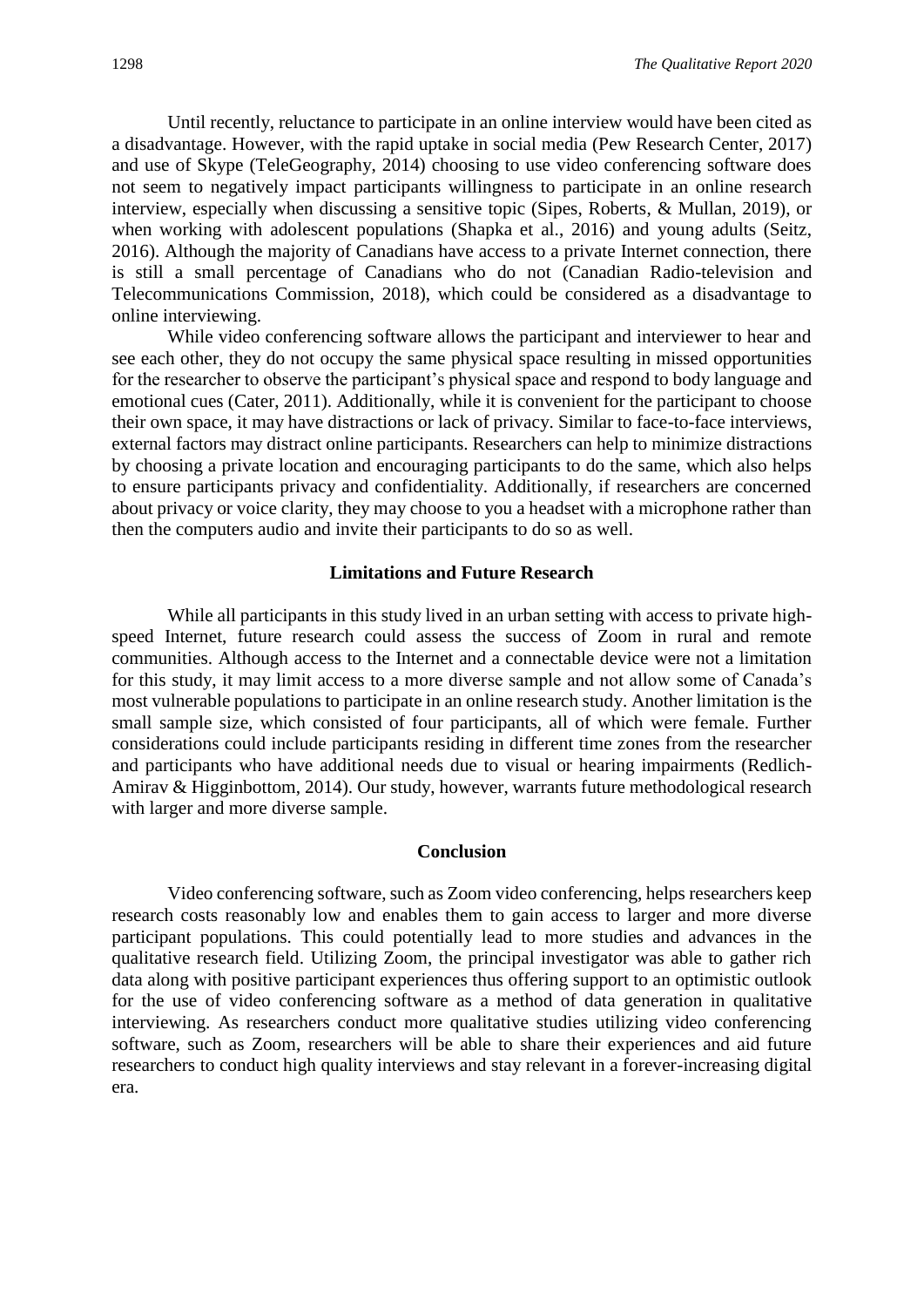#### **References**

- Adam, L., & Minges, M. (2018). *ICTs, LDCs and the SDGs achieving universal and affordable Internet in the least developed countries* (Thematic report). Retrieved from the United Nations News website: [http://unohrlls.org/custom-content/uploads/2018/01/D-LDC-](http://unohrlls.org/custom-content/uploads/2018/01/D-LDC-ICTLDC-2018-PDF-E.pdf)[ICTLDC-2018-PDF-E.pdf](http://unohrlls.org/custom-content/uploads/2018/01/D-LDC-ICTLDC-2018-PDF-E.pdf)
- Buchanan, E. A., & Zimmer, M. (2012). Internet research ethics. *The Stanford encyclopedia of philosophy* (Spring 2015 Edition), Edward N. Zalta (Ed.), <http://plato.stanford.edu/archives/spr2015/entries/ethics-Internet-research/>
- Cabaroglu, N., Basaran, S., & Roberts, J. (2010). A comparison between the occurrence of pauses, repetitions and recasts under conditions of face-to-face and computer- mediated communication: A preliminary study. *Turkish Online Journal of Educational Technology*, *9*(2), 14-23.
- Canadian Radio-television and Telecommunications Commission. (2018). *Communications monitoring report 2018*.<https://crtc.gc.ca/pubs/cmr2018-en.pdf>
- Cater, J. K. (2011). Skype: A cost-effective method for qualitative research. *Rehabilitation Counselors & Educators Journal*, *4*(2), 1017-1019.C
- Creswell, J.W. (2013). *Qualitative inquiry and research design: Choosing among five approaches* (3rd ed.). Los Angeles, CA: Sage.
- Deakin, H., & Wakefield, K. (2013). Skype interviewing: Reflections of two PhD researchers. *Qualitative Research, 14*(5), 603–616. Doi:10.1177/1468794113488126
- DiCicco-Bloom, B., & Crabtree, B. F. (2006). The qualitative research interview. *Medical Education, 40*(4), 314–321. Doi:10.1111/j.1365-2929.2006.02418.x
- Fielding, N. (2010). Virtual fieldwork using access grid. *Field Methods, 22*(3), 195-216. Doi:10.1177/1525822X10374277
- Gill, P., Stewart, K., Treasure, E., & Chadwick, B. (2008). Methods of data collection in qualitative research: Interviews and focus groups. *British Dental Journal, 204*(6), 291- 295. Doi:10.1038/bdj.2008.192
- Gough, M., & Rosenfeld, J. (2006). *Video conferencing over IP: Configure, secure, and troubleshoot*. Rockland, MA: Syngress.
- Hai-Jew, S. (2105). *Enhancing qualitative and mixed methods research with technology*. Hershey, PA: IGI Global.
- James, N. (2015). Using email interviews in qualitative educational research: Creating space to think and time to talk. *International Journal of Qualitative Studies in Education, 29*(2), 150–163. Doi:10.1080/09518398.2015.1017848
- King, N., & Horrocks, C. (2010). *Interviews in qualitative research*. London, UK: Sage.
- Mabragaña, M., Carballo-Diéguez, A., & Giguere, R. (2013). Young women's experience with using videoconferencing for the assessment of sexual behavior and microbicide use. *Telemedicine Journal and E-Health, 19*(11), 866-871. Doi:10.1089/tmj.2013.0008.
- Mason, D. M., & Ide, B. (2014). Adapting qualitative research strategies to technology savvy adolescents. *Nurse Researcher, 21*(5), 40–45. Doi:10.7748/nr.21.5.40.e1241
- Nehls, K., Smith, B. D., & Schneider, H. A. (2014). Video-conferencing interviews in qualitative research. In S. Hai-Jew (Ed.). *Enhancing qualitative and mixed methods research with technology*, (pp. 140–157). Hershey, PA: IGI Global. Doi:10.4018/978- 1-4666-6493-7.ch006
- Opdenakker, R. (2006). Advantages and disadvantages of four interview techniques in qualitative research. *Forum: Qualitative Social Research, 7*(4), 1. Retrieved from <http://www.qualitative-research.net/index.php/fqs/article/view/175>
- Otter.ai. (2019, August). Help center: Frequently asked questions.<https://otter.ai/help-center>
- Pew Research Center. (2017). *Social media use on the rise in many countries*. Spring 2017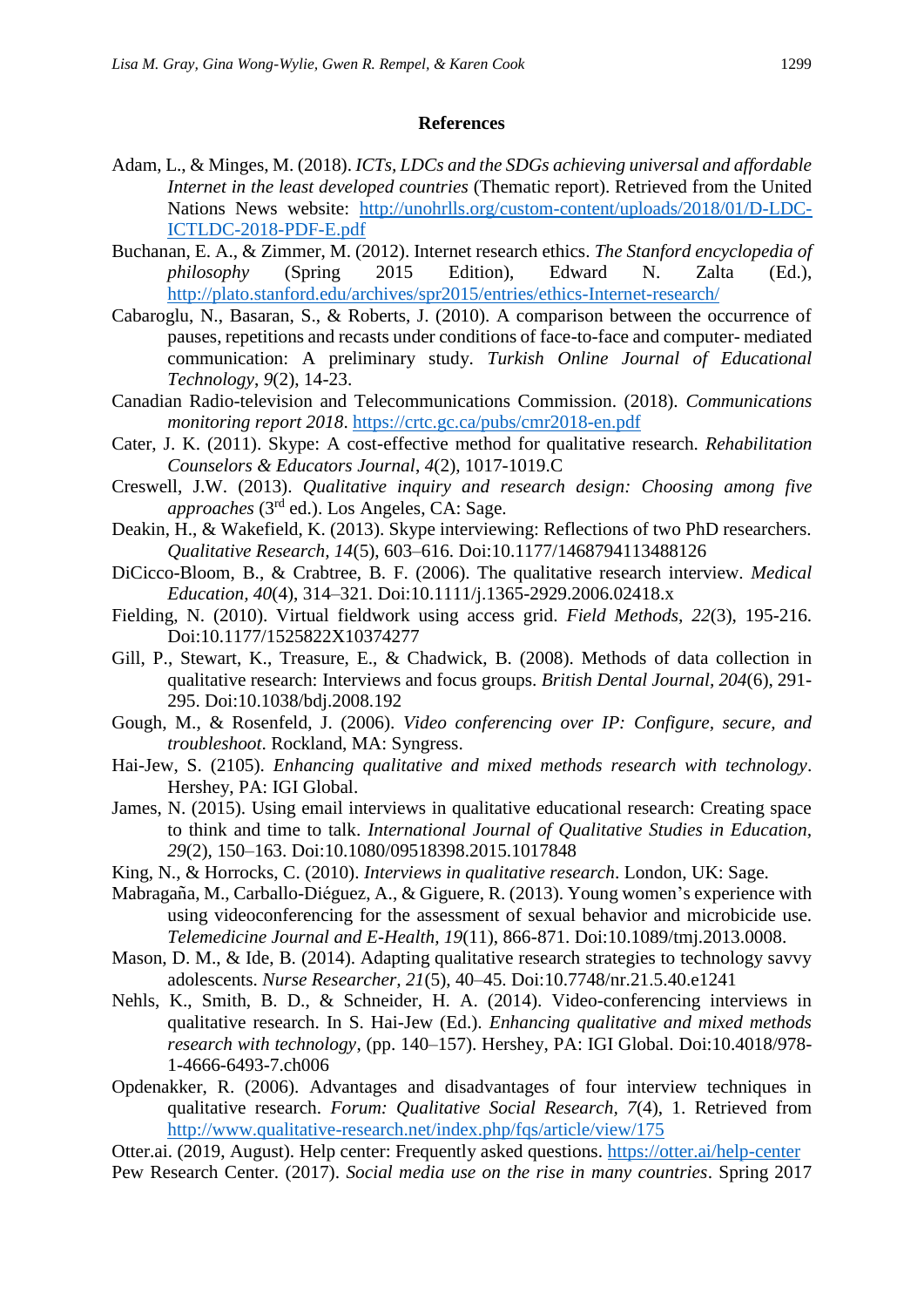Global Attitudes Survey. [https://www.pewglobal.org/2018/06/19/3-social-network](https://www.pewglobal.org/2018/06/19/3-social-network-adoption-varies-widely-by-country/pg_2018-06-19_global-tech_3-01/)[adoption-varies-widely-by-country/pg\\_2018-06-19\\_global-tech\\_3-01/](https://www.pewglobal.org/2018/06/19/3-social-network-adoption-varies-widely-by-country/pg_2018-06-19_global-tech_3-01/)

- Redlich-Amirav, D., & Higginbottom, G. (2014). New emerging technologies in qualitative research. *The Qualitative Report, 19(26),* 1-14. <https://nsuworks.nova.edu/tqr/vol19/iss26/3>
- Rowe, M., Rosenheck, R., Stern, E., & Bellamy, C. (2014). Video conferencing technology in research on schizophrenia: A qualitative study of site research staff. *Psychiatry: Interpersonal and Biological Processes, 77*(1), 98–102. Doi:10.1521/psyc.2014.77.1.98
- Salmons, J. (2012). Designing and conducting research with online interviews. In Salmons, J. *Cases in online interview research* (pp. 1-30). Thousand Oaks, CA: Sage. doi: 10.4135/9781506335155
- Sedgwick, M., & Spiers, J. (2009). The use of videoconferencing as a medium for the qualitative interview. *International Journal of Qualitative Methods*, *8*(1), 1-11.
- Seitz, S. (2016). Pixilated partnerships, overcoming obstacles in qualitative interviews via Skype: A research note. *Qualitative Research, 16*(2), 229–235. Doi:10.1177/1468794115577011
- Shapka, J. D., Domene, J. F., Khan, S., & Yang, L. M. (2016). Online versus in-person interviews with adolescents: An exploration of data equivalence. *Computers in Human Behavior, 58*, 361–367. Doi:10.1016/j.chb.2016.01.016
- Sipes, J. B. A., Roberts, L. D., & Mullan, B. (2019). Voice-only Skype for use in researching sensitive topics: A research note. *Qualitative Research in Psychology*, 1–17. Doi:10.1080/14780887.2019.1577518
- Smith, T. M. (2014). Experiences of therapists and occupational therapy students using video conferencing in conduction of focus groups. *The Qualitative Report, 19*(19), 1-13. <https://nsuworks.nova.edu/tqr/vol19/iss19/3>
- Stieger, S., & Göritz, A. S. (2006). Using instant messaging for Internet-based interviews. *CyberPsychology & Behavior, 9*(5), 552–559. Doi:10.1089/cpb.2006.9.552
- Sullivan, J. R. (2012). Skype: An appropriate method of data collection for qualitative interviews? *The Hilltop Review, 6*, 54–60. <http://scholarworks.wmich.edu/hilltopreview/vol6/iss1/10>
- TeleGeography. (2014). *Skype traffic continues to thrive*. [https://www.telegeography.com/products/commsupdate/articles/2014/01/15/skype](https://www.telegeography.com/products/commsupdate/articles/2014/01/15/skype-traffic-continues-to-thrive/)[traffic-continues-to-thrive/](https://www.telegeography.com/products/commsupdate/articles/2014/01/15/skype-traffic-continues-to-thrive/)
- Trint. (2019). *How does Trint's automated transcription work?* [https://trint.com/how-it](https://trint.com/how-it-works/?cn-reloaded=1)[works/?cn-reloaded=1](https://trint.com/how-it-works/?cn-reloaded=1)
- Winiarska, A. (2017). Qualitative longitudinal research: Application, potentials and challenges in the context of migration research. *CMR Working Papers, 103*(161), 1-29. [https://depot.ceon.pl/bitstream/handle/123456789/15189/WP103161.pdf?sequence=1](https://depot.ceon.pl/bitstream/handle/123456789/15189/WP103161.pdf?sequence=1&isAllowed=y) [&isAllowed=y](https://depot.ceon.pl/bitstream/handle/123456789/15189/WP103161.pdf?sequence=1&isAllowed=y)
- Zoom Video Communications Inc. (2019). *Zoom meetings & Chat*. Retrieved from <https://zoom.us/meetings>